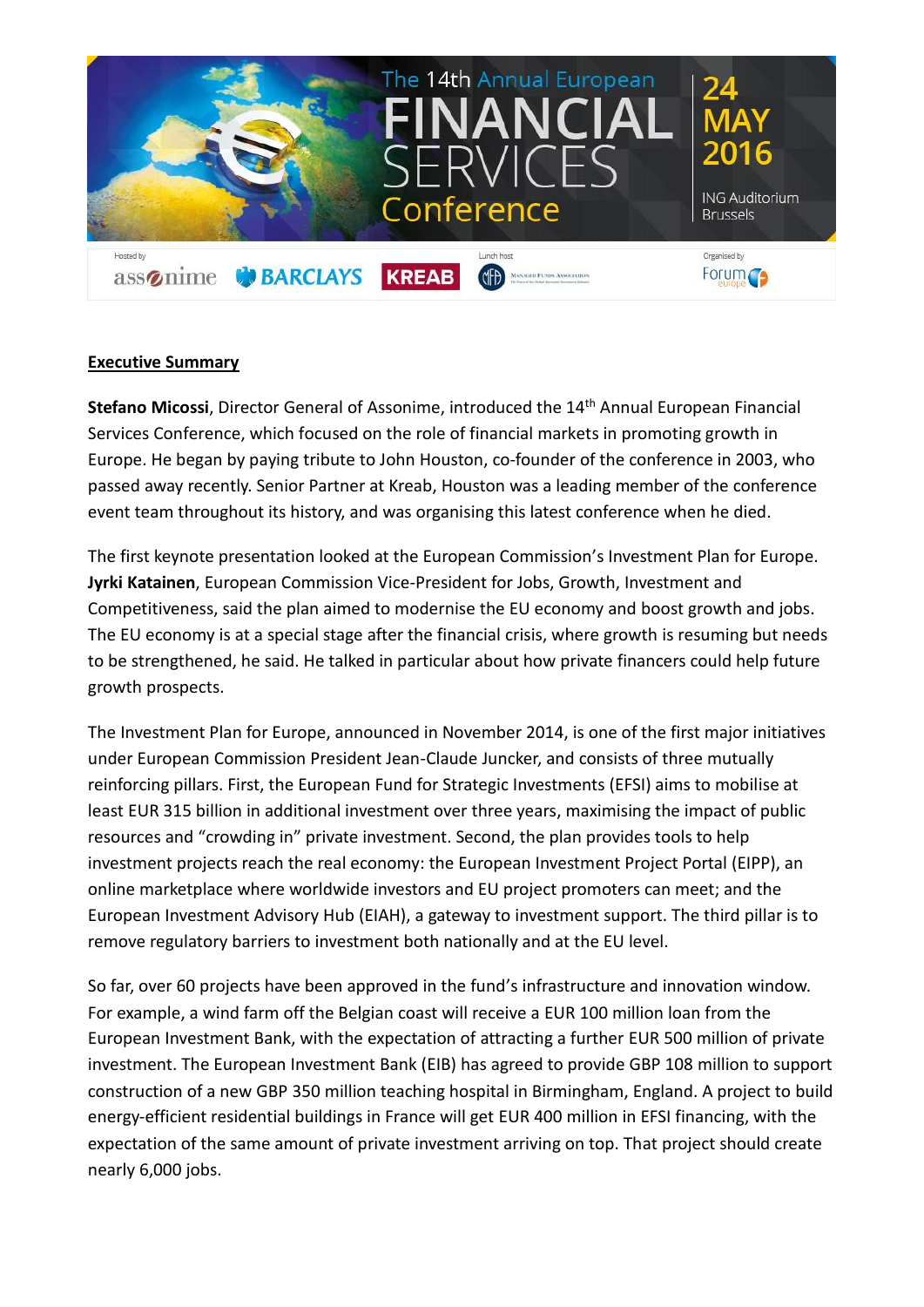Also, some 150 000 SMEs and midcaps are expected to benefit from enhanced access to European Investment Fund (EIF) finance, which is distributed mostly via commercial banks acting as local intermediaries. In Italy, 25 banks have already completed an agreement on SME financing, which will provide financing to 44,000 Italian SMEs and midcaps.

Counting the SME and other agreements, there have already been 250 transactions under the Investment Plan. These have used EUR 12 billion of EU investment, which mobilise EUR 100 billion in new investment in 26 countries. That makes Katainen confident of reaching EUR 315 billion in additional investment within the next three years.

But he said the best financing and technical assistance can only go so far when the regulatory environment continues to be marred by bottlenecks to investment. The Commission has started to address a number of barriers, notably through initiatives to develop the Capital Markets Union (CMU) and further deepen the single market for goods and services, especially digital services. The CMU aims to offer more funding possibilities for businesses and to create rewarding investment opportunities for institutional and retail investors.

Session 1 was moderated by **Jeremy Browne**, a former UK Minister of State for Foreign Affairs, and currently the City of London Corporation's Special Representative for the City. The session focused on the CMU: The Commission has outlined a path to create fully integrated EU-wide capital market by 2019. This should be capable of financing and strengthening European products and services in the global marketplace, and make capital available across national borders and on affordable terms. This opening panel discussed the ways in which banks, investment firms, insurers and other financing platforms are adapting to the needs of businesses, innovators and entrepreneurs.

In opening remarks, **John Berrigan**, Deputy Director-General of the European Commission's Directorate-General for Financial Stability, Financial Services and Capital Markets Union (DG FISMA), said that before the financial crisis, talk of the CMU had been about efficiency. Since then, there has been a change in strategic approach. While the aim of a single capital market remains, the focus is more on shorter-term deliverables, which could build momentum in the market.

In September 2015, the Commission adopted an Action Plan of 33 actions and measures, aiming to establish the basis for a CMU by 2019. These include promoting cross border investment, and using indicators to monitor how this progresses; passports for venture capital funds; streamlining prospectuses; and developing corporate bond markets. All these he described as lower hanging fruit.

Among more difficult tasks, he mentioned three in particular. At present, different national insolvency laws create uncertainty and make it harder for investors to assess credit risk, particularly in cross-border investments. By building on the better existing national regimes, the Commission aims to develop rules that can help viable businesses in temporary distress restructure so that they get a second chance. Another issue is the harmonisation of national laws on securities ownership. This is a long-standing issue, which looks easy from the outside, but is made hard because the laws reflect deep historical traditions, and there is no common concept of securities ownership. Thirdly, withholding taxes are collected differently in Members States, often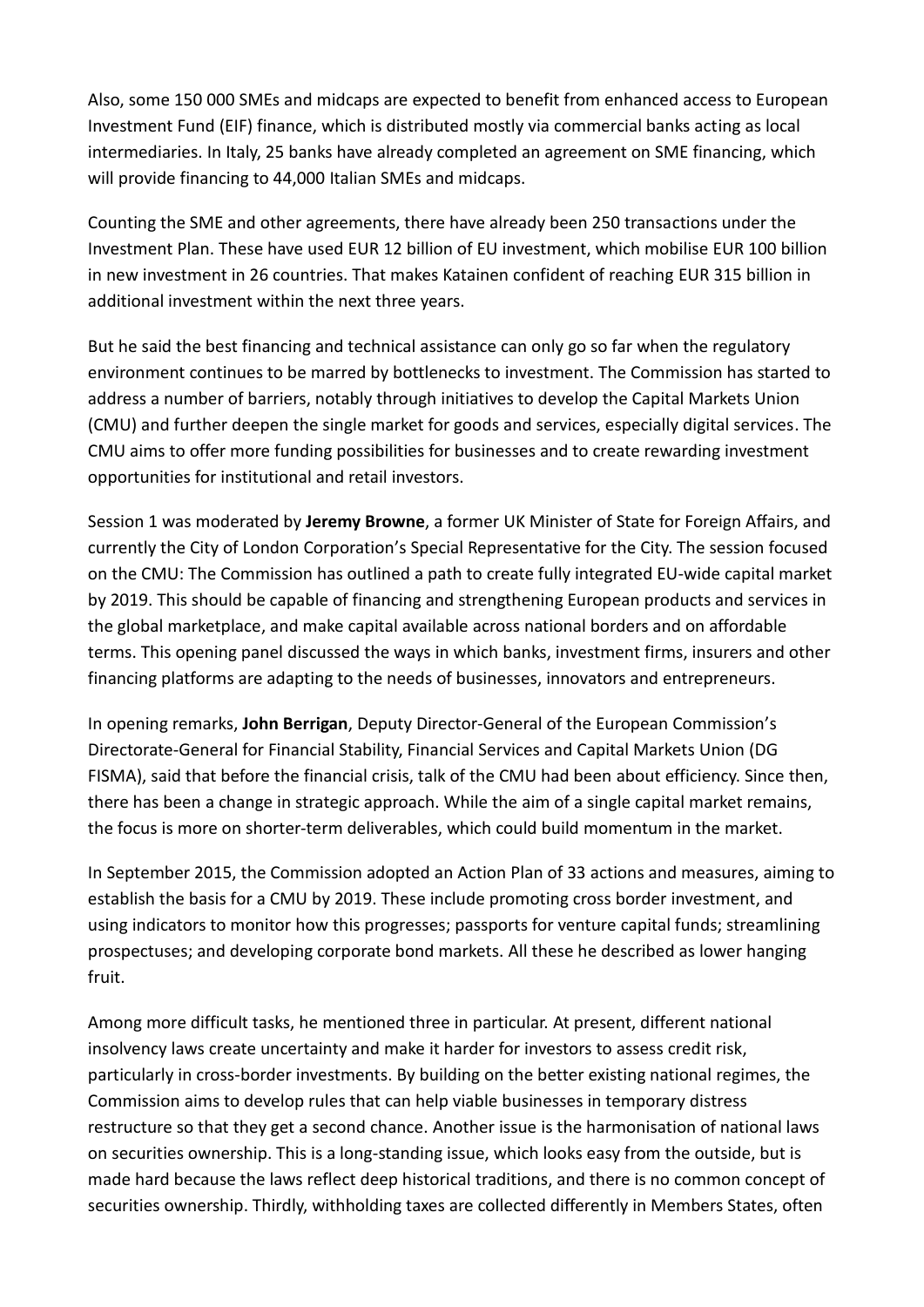resulting in inefficiencies and double taxation.

**Sylvie Goulard**, an MEP on the European Parliament's Committee on Economic and Monetary Affairs, pointed out that the current popular mood in much of the EU had turned against the financial sector, with many people thinking that the EU was working on behalf of the big, the rich and the markets. Because of this, the CMU should perhaps change its name in order to highlight its ultimate goal of jobs and growth and not to give ammunition to Eurosceptics.

She also criticised the European Council agreement made in February to provide safeguards in the EU internal market for Member States that have not adopted the euro currency. The agreement came ahead of the UK vote on whether or not to remain in the EU, but it did not treat properly the relationship between the euro-area Member States and those not in the euro, Goulard said. So far, she said, the best advocate for Europe has been U.S. President Barack Obama, with no one in Europe – or in Brussels – making the case as effectively.

**Lorenzo Bini Smaghi**, the Chairman of Société Générale, raised questions about the premises of the CMU. The aims of efficiency and stability through a CMU of course make sense from a theoretical viewpoint: The U.S. economy recovered much more smoothly than Europe's because it was relying not just on banks but also had deep capital markets. Therefore, people assume that we should to some extent try to replicate the U.S. system, with its greater role for capital markets in corporate finance.

However, much depends on how the CMU is built. One of the key reasons for the efficiency of the U.S. market is the role of federal agencies, but some of these elements do not exist in Europe, something that could get in the way of the CMU. For stability, after the financial crisis people came to believe in the Anglo-Saxon idea that markets are better than banks – so it is acceptable to use tax payers' money to bail out markets, but not banks. However, markets might not actually be more stable than banks.

Smaghi also pointed out that U.S. capital markets had developed over the last 30 years hand-inhand with the integration of the banking system. In Europe too, the effort to implement the CMU needs to follow a banking union, but he had the impression that Europe has been moving backwards in the banking union: Banks have been becoming more national and fragmented, and we don't yet see cross-border banks. Therefore, a prerequisite for a successful European capital market is a strong banking system, which needs work in Basel and Brussels.

**Christophe Nijdam**, Secretary General of Finance Watch, said that his organisation was broadly in favour of three-quarters of the Commission's 33 Action Plan measures, such as those to promote equity financing over debt funding. However, Finance Watch is particularly sceptical of the current framework on STS (simple, transparent and standardised) securitisation. It thinks this does not integrate the lessons from the crisis on tranching, skin in the game, synthetics, and maturity transformation on asset-backed commercial paper. Market prices of European securitisation have fallen in certain cases by 80 percent – but this is not because of regulation, rather because of the waning confidence of institutional investors.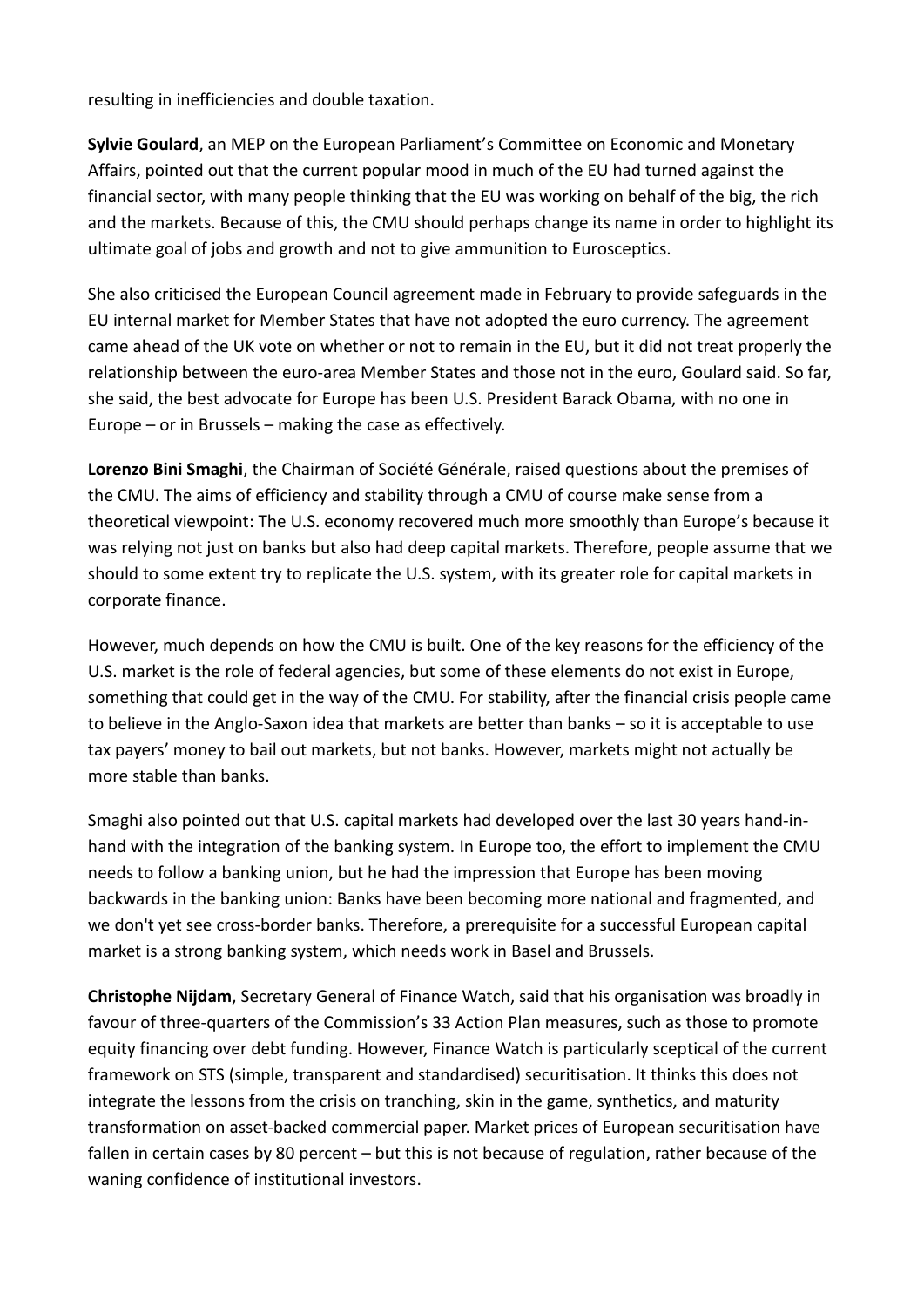He questioned whether equity loan securitisation would benefit SMEs: It has not been a success in the U.S., in the most developed and innovative capital market, so why would it work all of a sudden in the EU, which has a more risk-averse European culture? Nijdam cited a recent ECB study showing that the main concern for SMEs is a lack of customer demand, not a lack of credit supply. Instead of more consumer and mortgage debt, what's needed is more trust in the future so that citizens open up their wallets again. He also dismissed the argument that STS securitisation could make the financial system more resilient.

In the second keynote presentation, **Jes Staley**, CEO of Barclays, analysed Europe's economic challenges from the point of view of business finance. He said that for too long growth in Europe has been largely financed directly by banks through lending on their balance sheets. As a result, when European banks become troubled, investment capital dries up. Therefore Europe needs to make a transition away from bank lending towards financing from more diverse capital markets. These allow businesses and entrepreneurs to access a broader range of investors, such as pension funds, insurance companies and investment funds. Such a model has flourished in the United States, where major corporations issue debt and equity in a variety of forms to a diverse pool of investors. That will change banks' role in financing, he said. In future they will primarily act as intermediaries, bringing together the providers of credit with those seeking financing, rather than being the direct lender.

To lay the foundations for such a future, rules critical to capital markets must be standardised, so that they are consistent and predictable across Europe. Currently, insolvency laws vary greatly from jurisdiction to jurisdiction, making it hard for investors to evaluate investments. This restricts the pool of financing available to European corporations, and helps explain why Europe has such a stark lack of recent high growth firms. Standardisation is also critical for early stage risk finance, Staley said. At the moment it is difficult for a business in Cambridge to raise venture capital in Frankfurt or vice versa. As well as restricting both ventures and potential investors, this dilutes the expertise an investor can bring, and stops clusters from developing.

One factor undermining efforts to promote capital markets has been aspects of bank regulatory reform. For example, public policy has made bank loans cheaper and more flexible through a friendlier legal regime and lower capital requirements. In contrast, public policy has made capital market financing more onerous both for businesses and for bank intermediaries. Businesses seeking financing face complex regulatory issues and varying public disclosure requirements before they can access the market.

Finally, he said that European policy makers have to decide quickly whether they care who owns, runs and manages capital market intermediaries. European institutions accounted for well over half the investment banking market 10 years ago. But today, the three largest investment banks in Europe are all American, and U.S. banks account for half the European market, up from a third 10 years ago. If the trend continues, there is a risk that in the near future, Europe's capital markets become almost entirely dependent on firms domiciled elsewhere. The alternative prospect is for EU-domiciled and managed banks play a major role in the capital markets and compete with others around the world. That would ensure a level playing field for European firms to compete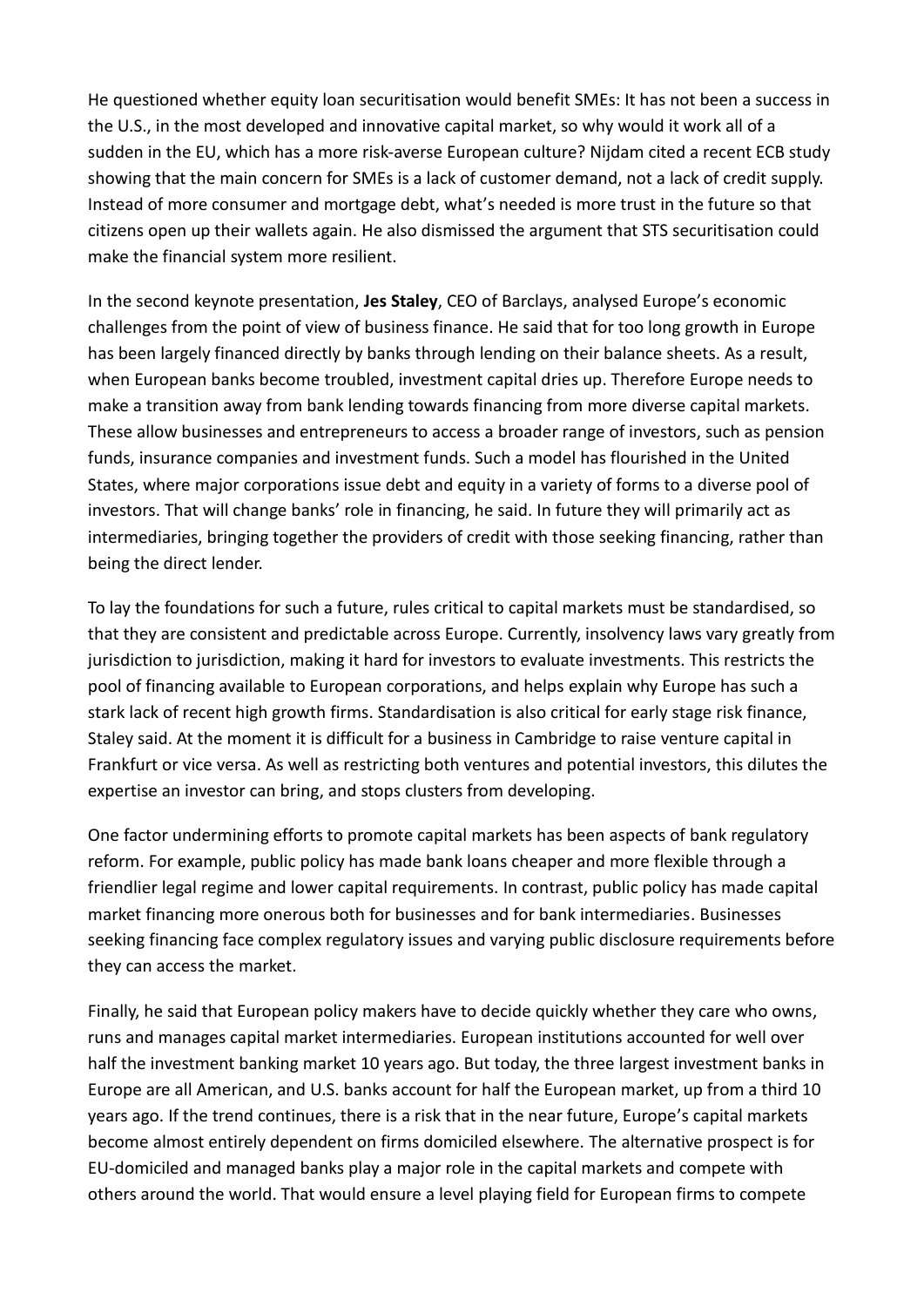with non-Europeans in their home market. To achieve this, European governments need to work together to establish the needed regulatory cohesion and consistency, he said.

SWIFT CEO **Gottfried Leibbrandt** gave the third keynote presentation, in which he addressed the growing problem of cyber fraud. He was speaking after an incident in which fraudsters stole USD 81 million from the Bangladesh central bank, and called recent such fraud events a watershed for the industry. He said it was not an isolated incident as fraudsters had used the same methods in at least two other cases.

He said the incidents are serious because keeping money secure is a core business for banks in a way that it is not for retailers or telecoms providers for instance. If banks are compromised like this, they can go out of business. In addition, the incidents are a problem because the financial system is interconnected and operates on trust. He pointed out that SWIFT – its network, software and core messaging services – had not been compromised. Instead, the thieves had broken into the bank systems where the SWIFT instructions are generated and confirmations received.

That said, SWIFT wants to help solve the problem, he said. First, it aims to drastically improve information sharing among the global financial community – both demanding more information from its customers and sharing more with them. Second, it will harden security requirements for customer-managed software in order to better protect their local environments. It will also enhance its guidelines for customers; try to support banks' increased use of payment pattern controls to identify suspicious behaviour; and introduce certification requirements for third party providers.

Leibbrandt added that advances in innovation had greatly improved the banking experience over the last few years, both inside and outside the banks. But advances open the door for increasingly complex cyber threats. To combat this, security innovation is needed, such as new generations of pattern recognition, monitoring, anomaly detection, authentication and biometrics. He called on the industry to use the current crisis to emerge stronger, better and even more secure.

Session 2 was moderated by **David Reed**, Partner and Head of the Financial Services Practice at Kreab. The session addressed the radical change to the EU's regulatory framework for financial institutions since the crisis of 2008. Though some of the more recently agreed rules have yet to be fully implemented, the result has been greater transparency and oversight, along with stronger governance and higher capital and solvency reserves. However, some of the measures have acted as disincentives for long-term investment, working against the prospect of a stronger equity culture in Europe with less reliance on debt funding.

**Carmine Di Noia**, Commissioner of CONSOB, the Italian financial market regulator, addressed ways to increase cross-border shareholding. One such measure is the Transparency Directive, which was issued in 2004 and revised in 2013, and provides for a regular flow of public disclosure of regulated information.

But he said that more steps are needed, including less detailed rules and more disclosure – in other words better, but less, regulation. One problem he highlighted is over-long prospectuses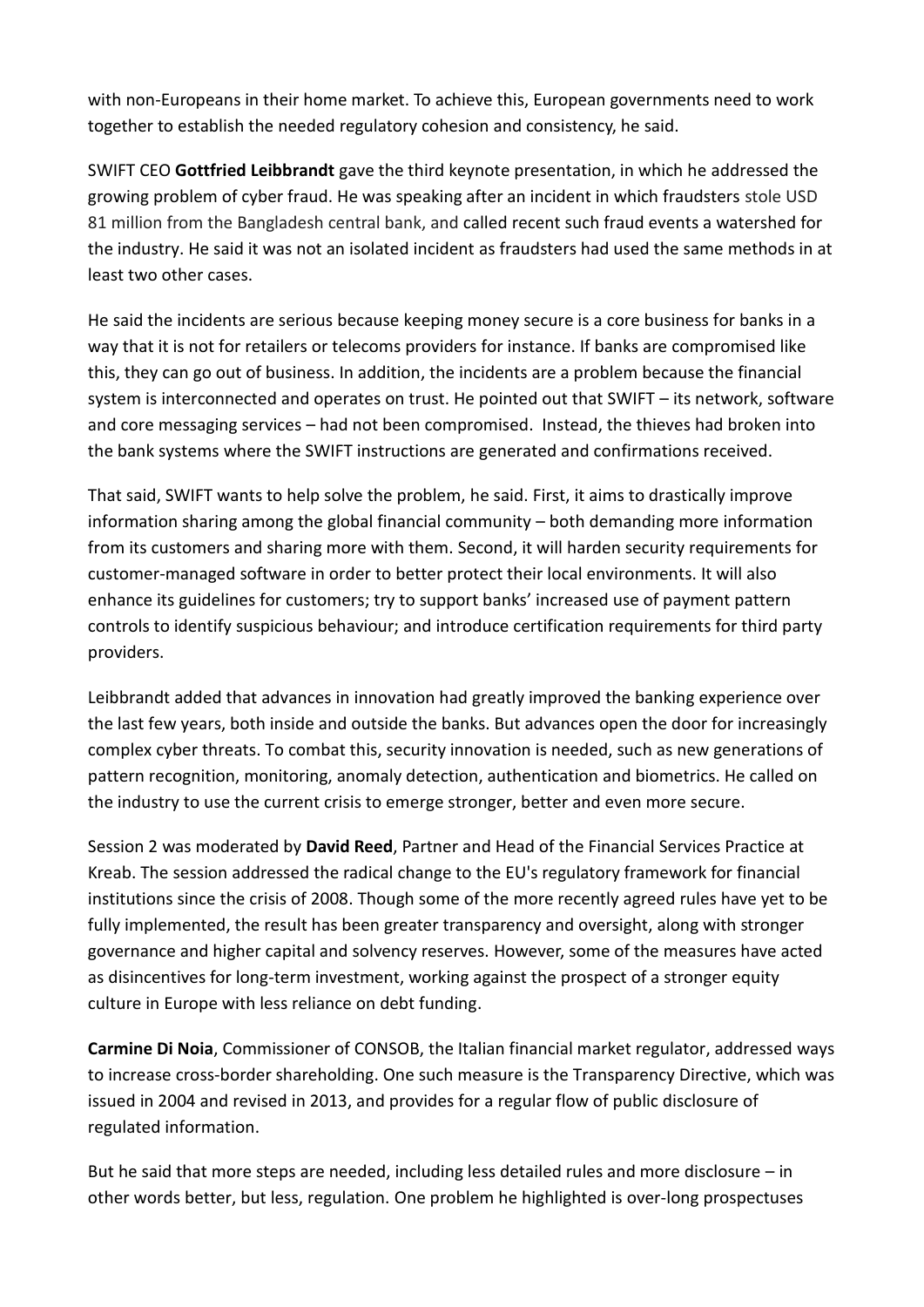that investors do not have time to study properly. As a result, they serve not as instruments for investor protection, but as instruments for anti-liability insurance.

**José María Roldán Alegre**, President of the Spanish Banking Association and Vice President of the European Banking Federation, said it is important to understand the strengths and weaknesses of the emerging new paradigms in regulation. One problem is complexity: Every time you go to a conference there is a new acronym, such as MDA, the maximum distributable amount (the maximum amount of dividends and other payments for institutions that fail to meet a particular kind of buffer requirement).

There is also a tension between two different approaches to regulation. On the one hand are very detailed rules and the safe harbour concept: so long as an institution obeys them, it is going to be OK. On the other hand, in a regime based on principles, an institution will be subject to more regulatory discretion.

**Chris Allen**, Barclays' Global Head of Regulatory Policy, said there have been significant changes for the good over the last three years, such as a reduction in the complexity of derivative products. At the same time, there has been greater regulation of capital and liquidity and an increase in running costs. He highlighted the importance of international regulatory consistency and coherence. Effective collaboration and understanding should not be underestimated in terms of their potential to drive European financial markets.

**Jean-Pierre Pinatton**, Chair of the Supervisory Board of Oddo & Cie, pointed to some unintended consequences of past attempts to improve the functioning of European stock markets. The idea for a single European capital market arrived in the early 1990s, but around the turn of the century it became clear that it needed some work. The result was the Markets in Financial Instruments Directive (MiFID), which provides harmonised regulation for investment services across the European Economic Area.

Coming into effect in 2007, the directive aims to increase competition and consumer protection. To reduce the cost to investors of coming to the market, the big exchanges' monopolies were ended and liquidity was dispersed in various trading venues. However, there has been no real reduction in costs, as the exchanges' monopolies were replaced by an increase in the price of data – of which they have a full monopoly.

Work is ongoing on a second version of MiFID. One goal is to win back 95 percent of transactions to the lead market in such a way that the market pricing mechanism operates properly. Others are to stop abuse by high-frequency traders and to protect investors from being sold products that are not properly designed for them.

**Felicia Stanescu**, Policy Assistant to the European Commission's Director General for Financial Stability, Financial Services and Capital Markets Union, explained some of the background to a call for evidence on financial legislation launched in September. The consultation aims to get feedback on things like the benefits, unintended effects and consistency of legislation adopted in response to the financial crisis.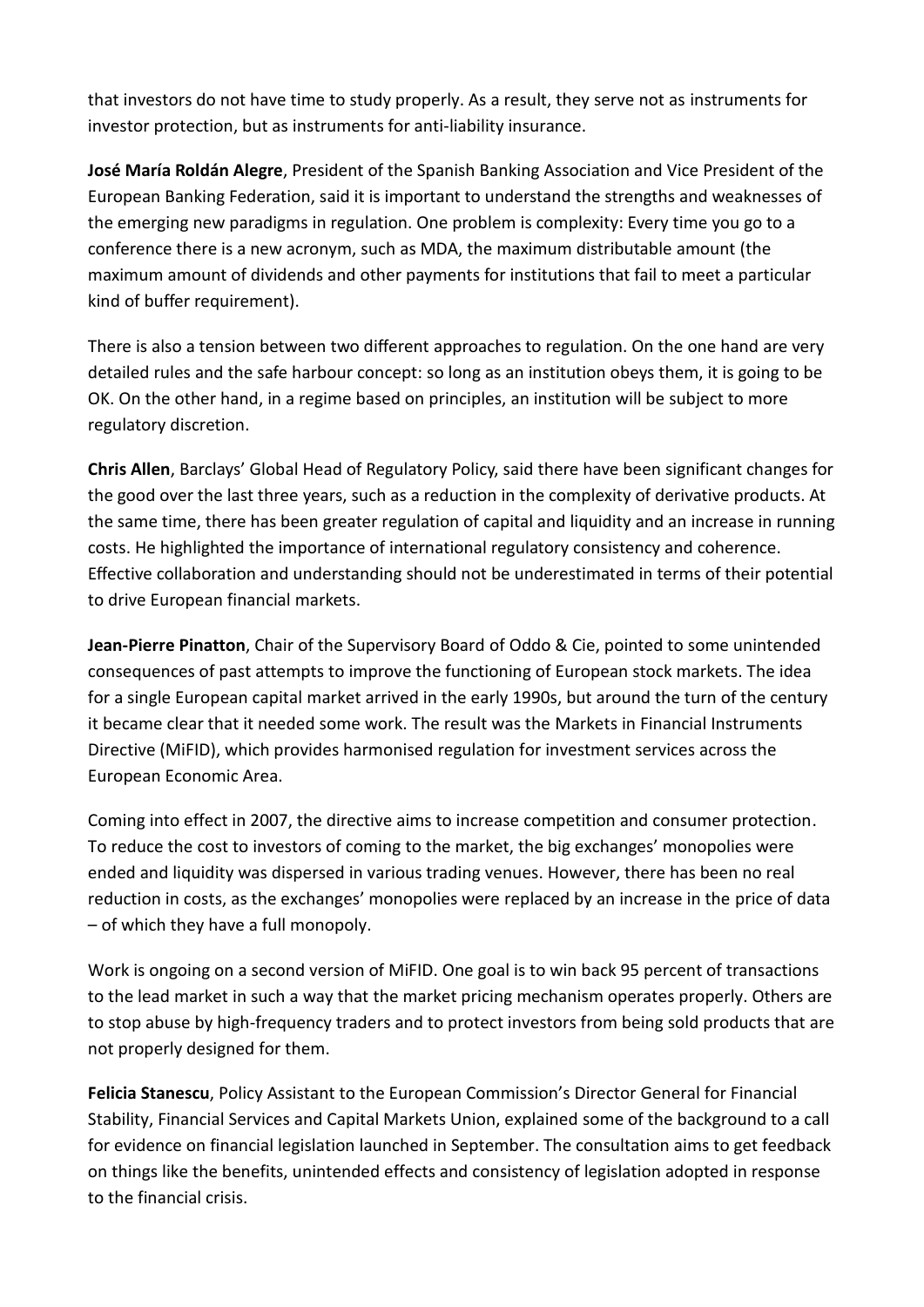One reason is that markets and regulations are interconnected, so rules do lots of things at the same time: they regulate products and service providers to ensure these are safe for consumers; they regulate processes – such as trading, clearing and settlement – to ensure that transactions are executed safely and reliably. That means there's potential for frictions, inconsistencies and overlaps, all the more so since a lot of legislation was passed very quickly. Stanescu said that almost half of the answers to the call received relate to cross-legislation issues, such as inconsistencies in disclosure requirements.

Another topic is the trade-off between regulatory stability and correcting things quickly because they don't work or have unintended consequences. On this, there are sharp divisions between people calling for quick change and those saying it is too early or arguing for a pause.

The final outcome of the call for evidence will need to balance different stakeholder interests – those of the industry, consumers and supervisors. However, the Commission will take a targeted approach to action and look at everything on a case-by-case basis. Stanescu emphasised that the call for evidence was not aimed at a big system overhaul, but was looking very pragmatically at unintended consequences and seeing whether the same objectives can be achieved in more growth-friendly ways.

The lunch session was moderated by **Roger Hollingsworth**, Executive Vice President and Managing Director for Global Government Relations of the Managed Funds Association. Globalisation means that Europe's political, economic and social outlook is tied to developments elsewhere. That means that the EU must take into account international questions spanning the smooth functioning of financial flows. It must also monitor and respond to systemic risks and reinforce the protection of data security.

**Anthony Luzzatto Gardner**, U.S. Ambassador to the European Union, said that progress has been made since 2009 in repairing and reforming the world financial system. In particular, the EU and U.S. share a common goal of ensuring the highest global common standards.

The G20 summit in Pittsburg in 2009 aimed to not just repair the damage of the financial crisis, but also to create a safer and more stable financial system. Leaders agreed to improve markets such as over-the-counter derivatives, an agenda that was elaborated at subsequent G20 meetings. The U.S. has played a key role in moves to shore up bank balance sheets: 80 percent of banks now meet or exceed new liquidity standards. Another task is to plan the orderly resolution of G-SIBs – banks on the global list of systemically important banks – in a way that minimises the risk of loss.

The U.S. and EU have discussed financial regulation since 2002 through the Financial Market Regulatory Dialogue (FMRD), which meets biannually. It brings together representatives of the European Commission, U.S. Treasury and other European and U.S. regulatory agencies. The FMRD meeting in February this year launched negotiations towards a covered agreement on prudential insurance matters. It also acknowledged the progress being made on transatlantic cooperation in audit oversight. This has already produced agreement on joint inspections, including certain forms of reliance, and a commitment to avoid unnecessary duplication of work.